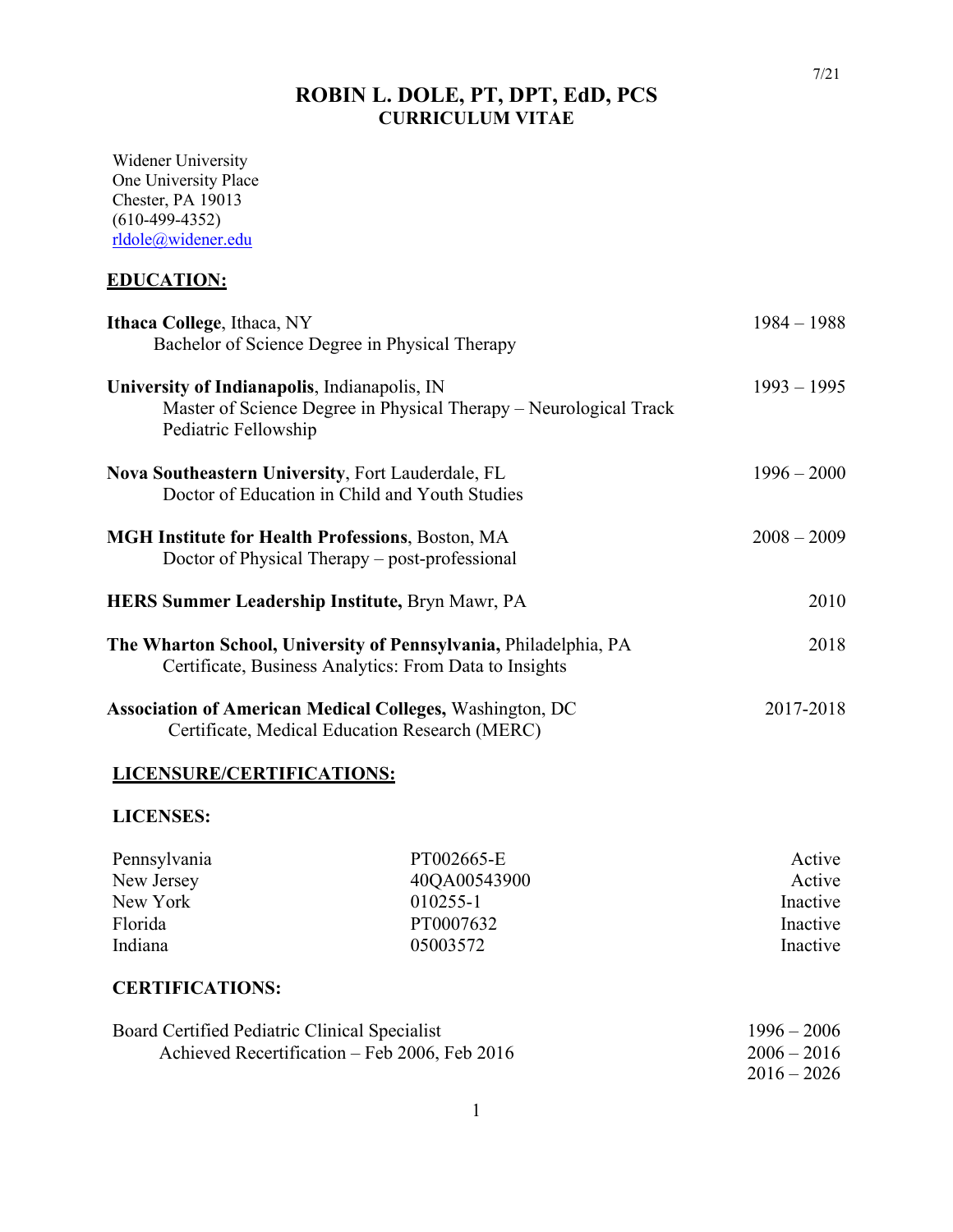# **EMPLOYMENT – academic and professional:**

| Widener University, College of Health and Human Services, Chester, PA<br>[prior to July 1, the College was named the School of Human Service Professions] | $2002$ – present                  |
|-----------------------------------------------------------------------------------------------------------------------------------------------------------|-----------------------------------|
| Associate Dean<br>Dean                                                                                                                                    | $2002 - 2017$<br>$2018$ - present |
|                                                                                                                                                           |                                   |
| Widener University, Institute for Physical Therapy Education, Chester, PA                                                                                 | 1995-present                      |
| <b>Clinical Assistant Professor</b>                                                                                                                       | $1995 - 1999$                     |
| Instructor                                                                                                                                                | $1999 - 2000$                     |
| <b>Assistant Professor</b>                                                                                                                                | $2000 - 2002$                     |
| Program Director; Associate Professor                                                                                                                     | $2002$ – present                  |
| <b>Awarded Tenure</b>                                                                                                                                     | 2005                              |
| Promoted to Full Professor                                                                                                                                | 2013                              |
| <b>Physical Therapy Consultation and Services, PC</b><br>Mount Royal, NJ                                                                                  | $2010$ – present                  |
| President/Owner                                                                                                                                           |                                   |
| Dynamic Therapy Associates, PC & Dynamical Learning Concepts, INC,<br>Fort Washington, PA<br>Co-Owner                                                     | $1998 - 2009$                     |
| <b>PTS, Inc.</b> West Chester, PA                                                                                                                         | $2002 - 2007$                     |
| <b>Contract Physical Therapist</b>                                                                                                                        |                                   |
| Crozer-Keystone Health System/Springfield Hospital's Healthplex,<br>Springfield, PA<br>Per Diem Physical Therapist                                        | $1999 - 2007$                     |
| <b>Austill's Rehabilitation Services, Exton, PA</b><br><b>Contract Physical Therapist</b>                                                                 | $1995 - 2005$                     |
| Developmental Preschool, University of Indianapolis,<br>Indianapolis, IN<br>Pediatric Fellow                                                              | 1993-1995                         |
|                                                                                                                                                           | 1991-1993                         |
| <b>Multiple Traveling Therapist Companies, Nationwide</b><br>Independent Contractor, Physical Therapist                                                   |                                   |
| <b>Orange County Cerebral Palsy Center, Goshen, NY</b>                                                                                                    | 1989-1991                         |
| Pediatric Physical Therapist                                                                                                                              |                                   |
| Letchworth Village Developmental Center, Thiells, NY                                                                                                      | 1988-1989                         |
| Senior Physical Therapist                                                                                                                                 |                                   |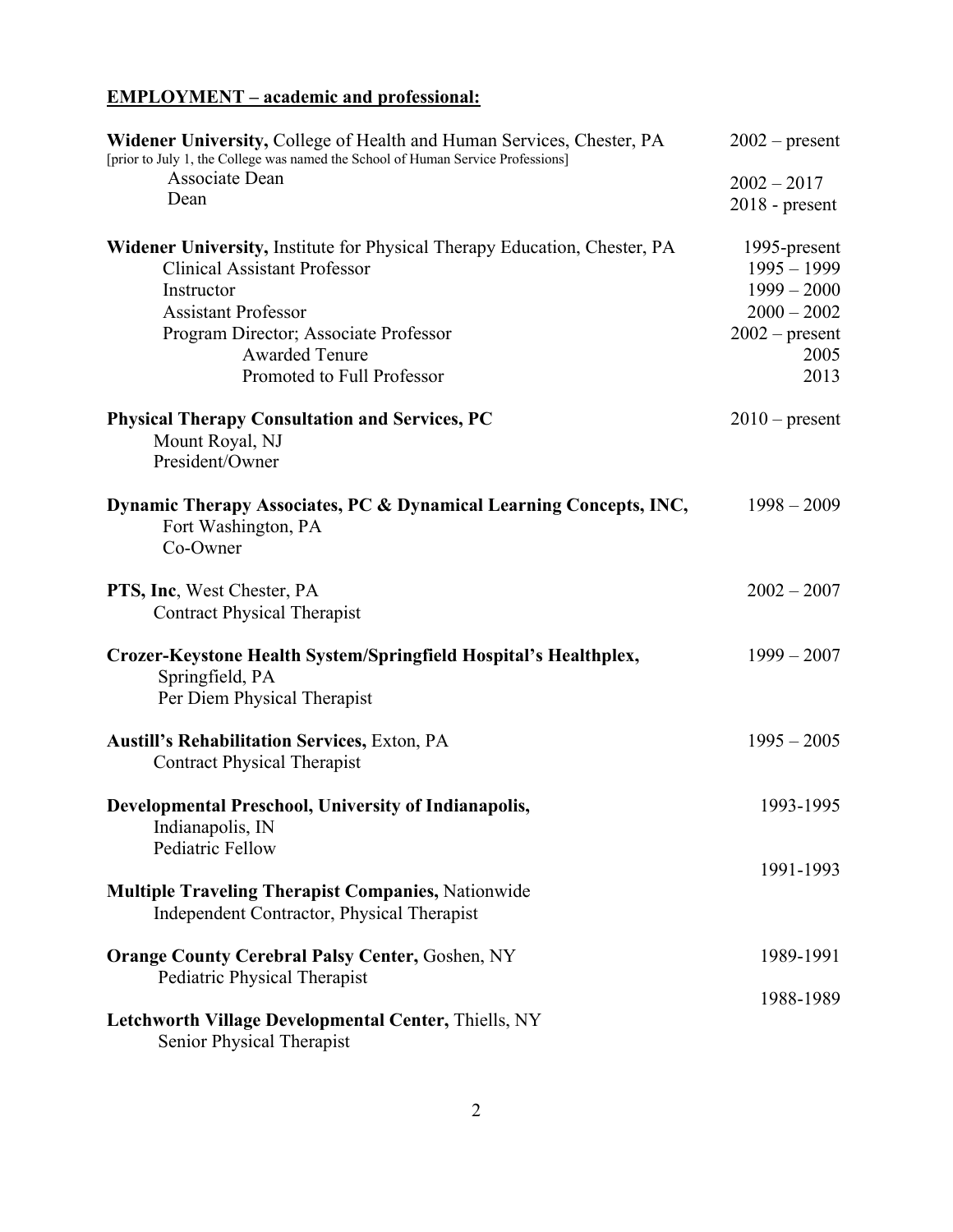### **SCHOLARSHIP:**

### **PUBLISHED BOOKS and BOOK CHAPTERS – EDITORIAL AND PEER REVIEW:**

**Dole, RL,** Schreiber, J. Measurement. In: R. Palisano, M. Orlin, J, Schreiber (eds.) Campbell's Physical Therapy for Children, 5<sup>th</sup> edition. Elsevier: St. Louis, MO. 2016. ISBN-10: 0323390188

**Dole, RL**, Chafetz, R. Peds Rehab Notes. FA Davis; Philadelphia, PA. 2010. ISBN-10: 0803618158

Palombaro, KM, Lattanzi, JB, **Dole, RL**. The Development of a Community Clinic: How a Signature Project Can Mobilize Commitment to Sustainable Community Service. In M. Ledoux, P. Silver, S. Wilhite. (eds). Civic Engagement and Service Learning. Nova Science Publishers, Inc; Hauppauge, NY. 2010. ISBN-10: 1611225183

**Dole, RL.** Physical Therapy Cultural Encounters in Pediatrics. In: J.B. Lattanzi & L.D. Purnell (eds.) Developing Cultural Competence in Physical Therapy Practice; FA Davis: Philadelphia, PA. 2006. ISBN-10: 0803611951

### **TECHNOLOGY-RELATED PUBLICATIONS:**

Demuth, S, Svien, L, **Dole, R.** (eds.) *A Compendium for Teaching Professional Entry Level Physical Therapy Content.* Alexandria, VA: Section on Pediatrics- American Physical Therapy Association: Alexandria, VA. 2006.

### **PEER REVIEWED PUBLICATIONS in JOURNALS:**

Kenyon LK, **Dole RL**, Gibbs KC, Lundeen H, Barnhart RC, Farroni L, Moore JG, Garcia M, Wild D. Contemporary practice as a board-certified pediatric clinical specialist: A practice analysis. Pediatric Physical Therapy. 2020; 32(4): 347-354. doi.org/10.1097/PEP.0000000000000731

Weaver P, Catalino T, Townsend E, Martin K, **Dole RL**. Assimilation of the Pediatric Essential Core Competencies by Professional Physical Therapist Education Programs, Pediatric Physical Therapy. 2020; 32(3): 267-274. doi.org/0.1097/PEP.0000000000000715

Crandell CE, Black JD, **Dole RL**, Palombaro KM. The prevalence and characteristics of physical therapy pro bono services involving doctor of physical therapy students. The Internet Journal of Allied Health Sciences and Practice. 2020; 17;18(2), Article 13. https://nsuworks.nova.edu/ijahsp/vol18/iss2/13/

Moerchen VA, Lundeen H, **Dole RL.** Educational research priorities for pediatric physical therapy: A consensus study. Pediatric Physical Therapy. 2020; 32:60-69. doi.org/10.1097/PEP.0000000000000666

Nixon-Cave K, Kaplan S, **Dole R**, Schreiber J. Pediatric physical therapists' use of the congenital muscular torticollis clinical practice guidelines: A qualitative implementation study. Pediatric Physical Therapy, 2019; 4:331-336. doi.org/10.1097/PEP.0000000000000639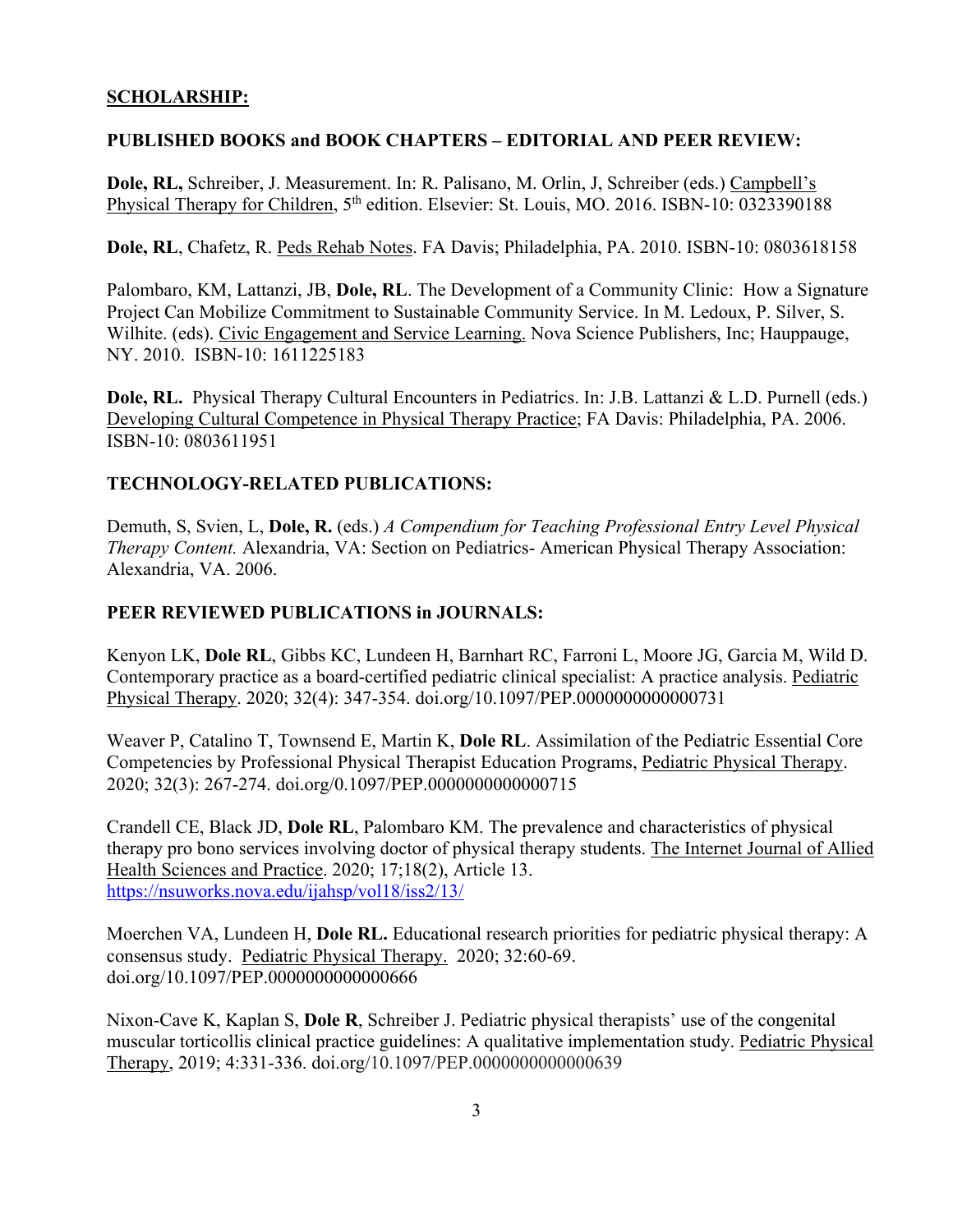Palombaro KM, Black JD, **Dole RL**, Jones SA, Stewart AR. Civic-mindedness sustains empathy in a cohort of physical therapy students: A pilot cohort study. Journal of Patient Experience, 2019; 1-8. doi.org/10.1177/2374373519837246

Timmerberg JF, **Dole R**, Silberman N, Goffar SL, Mathur D, Miller A, Murray L, Pelletier D, Simpson MS, Stolfi A, Thompson A, Utzman R. Physical therapist student readiness for entrance into the first full-time clinical experience: A Delphi study. Physical Therapy, 2019; 99(2), 131-146. [epub ahead of print, 2018. doi.org/0.1093/ptj/pzy134]

Palombaro KM, Black JD, **Dole RL**, Burns HA, Jones SA, Stewart AR. Civic-mindedness development throughout a physical therapy curriculum. Journal of Community Engagement and Higher Education, 2018; 10(3). https://discovery.indstate.edu/jcehe/index.php/joce/article/view/469

Palombaro KM, Black JD, **Dole RL**, Pierce J, Santiago M, Sabara E. Assessing the development of civic mindedness in a cohort of physical therapy students. Journal of the Scholarship of Teaching and Learning, 2017; 17(4), 31-43. doi.org/10.14434/josotl.v17i4.21763

Kaplan SL, **Dole RL**, Schreiber J. Uptake of the congenital muscular torticollis clinical practice guideline into pediatric practice. Pediatric Physical Therapy, 2017; 29(4), 307-313. doi.org/10.1097/PEP.0000000000000444

Palombaro, KM, Pierce SR, **Dole RL**. A needs assessment and program evaluation of a physical therapy service-learning program in China. Journal of Community Engagement and Higher Education, 2017; 9(1). https://discovery.indstate.edu/jcehe/index.php/joce/article/view/350

Black, JD, Palombaro KM, **Dole, RL**. Curricular integration and measurement of cultural competency development in a group of physical therapy students. Journal of the Scholarship of Teaching and Learning, 2015; 15(5), 82-96. doi.org/10.14434/josotl.v15i5.13505

Kenyon, KL, **Dole, RL**, Kelly, SP. Perspectives of academic faculty and clinical instructors on entry-level DPT preparation for pediatric physical therapist practice. Physical Therapy, 2013; 93(12), 1661-1672. doi.org/10.2522/ptj.20120538

Black, JD, **Dole, RL**. The clinical relevance of phenomenology in today's evidence-based world. Physical Therapy Reviews. 2013; 18(3), 223-224. doi.org/10.1179/1743288X13Y.0000000078

Black, JD, Palombaro, KM, **Dole, RL**. Student experiences in creating and launching a student-led physical therapy pro bono clinic: a qualitative investigation. Physical Therapy, 2013; 93(5), 637-648. doi.org/10.2522/ptj.20110430

Schreiber, J, **Dole, RL**. The effect of knowledge translation procedures on application of information from a continuing education conference. Pediatric Physical Therapy 2012; 24(3), 259-266. doi.org/10.1097/PEP.0b013e31825be0c9

Palombaro, KM, **Dole, RL**, Lattanzi, JB. A case report of a student-led pro bono clinic: A proposed model for meeting student and community needs in a sustainable manner. Physical Therapy. 2011; 91(11), 1627-35. doi.org/10.2522/ptj.20100437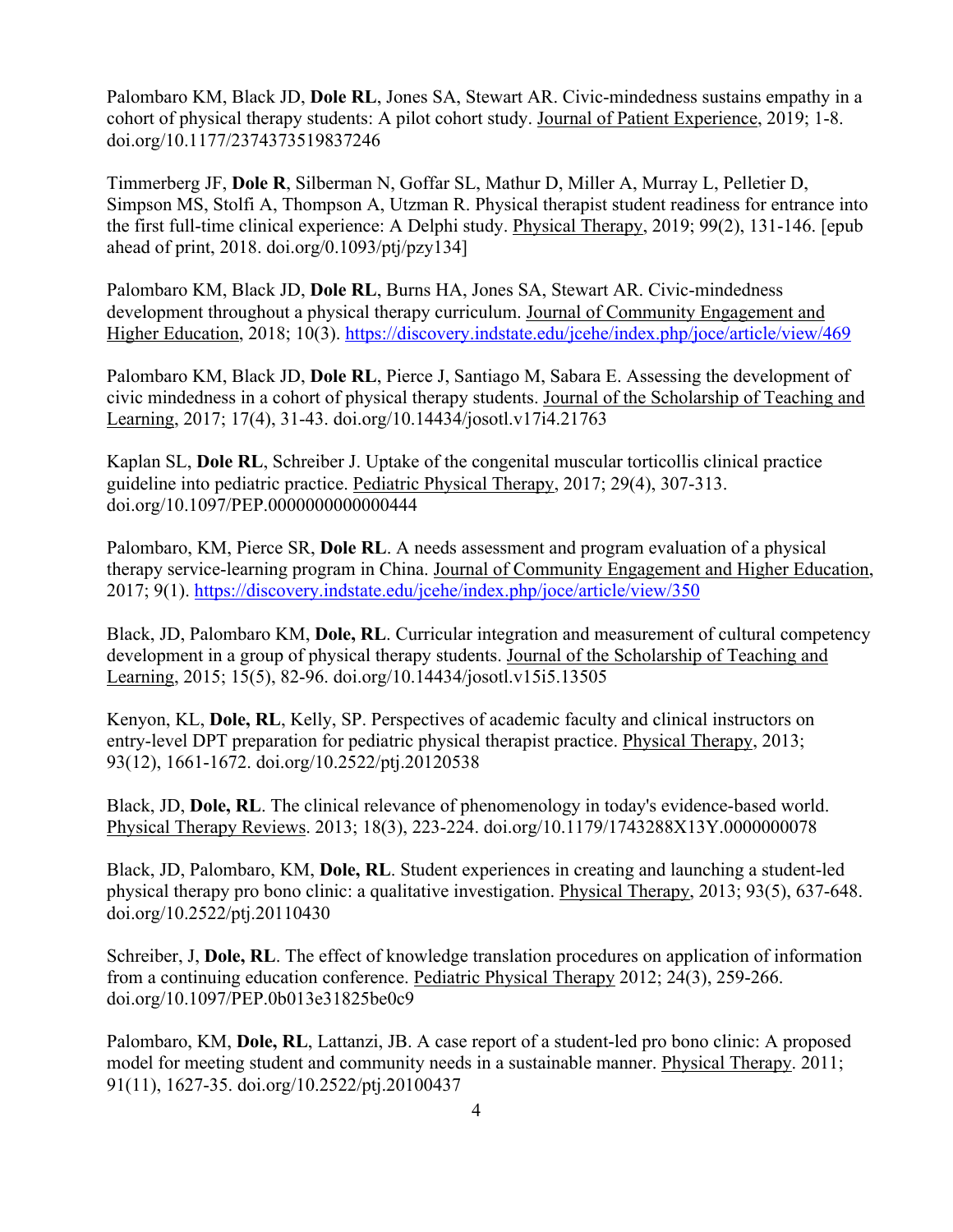Lattanzi JB, Campbell SL, **Dole RL**, Palombaro KM. Students mentoring students in a servicelearning clinical supervision experience: an educational case report. Physical Therapy. 2011; 91(10), 1513-24. doi.org/10.2522/ptj.20100308

Frank A, McCloskey S, **Dole RL.** Effect of hippotherapy on perceived self-competence and participation in a child with cerebral palsy. Pediatric Physical Therapy. 2011; 23(3), 301-308. doi.org/10.1097/PEP.0b013e318227caac

Palombaro, KM, Lattanzi, JB, **Dole, RL**. Creating Sustainable Community Engagement Initiatives in a Graduate Physical Therapy Program. Metropolitan Universities: An International Forum, 2010; 20(3), 61-76. https://journals.iupui.edu/index.php/muj/article/view/20402/20006

Bartscherer, ML, **Dole, RL**. Interactive Metronome Training for a 9-year-old boy with Attention and Motor Coordination Difficulties. Physiotherapy Theory and Practice. 2005; 21(4), 257-269. doi.org/10.1080/09593980500321085

**Dole, RL**. Collaborating Successfully with Your School's Physical Therapist. Teaching Exceptional Children. 2004; 36(5), 28-35. doi.org/10.1177/004005990403600504

**Dole, RL**, Arvidson, K, Byrne, E, Robbins, J, Schasberger, B. Consensus Among Experts in Pediatric Occupational and Physical Therapy on Elements of Individualized Education Programs. Pediatric Physical Therapy. 2003; 15, 159-166. doi.org/10.1097/01.PEP.0000083046.14713.EF

### **PEER REVIEWED ABSTRACTS, PRESENTATIONS AND CONFERENCE PROCEEDINGS:**

Weaver P, Catalino T, Martin K, **Dole R**. Implementation of the Essential Core Competencies into Entry-level Pediatric Physical Therapy Education. (Academy of Pediatric Physical Therapy Annual Conference, Chattanooga, TN. November 2018).

Crandell, C, Black, JD, **Dole, RL,** Palombaro, KM. Filling the Gap! Pro Bono Care with Student Physical Therapists: A Pilot Study. (American Physical Therapy Association Combined Sections Meeting, New Orleans, LA. February 2018).

**Dole, RL,** Erdman, E, Schiller, M, Gehrig, M, Kloos, A. Walking the Talk: Student-Run Pro Bono Services Fostering Leadership and Advocacy Skills in the Next Generation of Physical Therapists, (Education Leadership Conference of the American Physical Therapy Association, Columbus, OH. October 2017).

Alfieri C, Black J, **Dole R,** Erdman E, Golder T, Palombaro K, Porretta D. Physical Therapy Pro Bono Services: Not Just Free Therapy, (American Physical Therapy Association Combined Sections Meeting. San Antonio, TX. February 2017).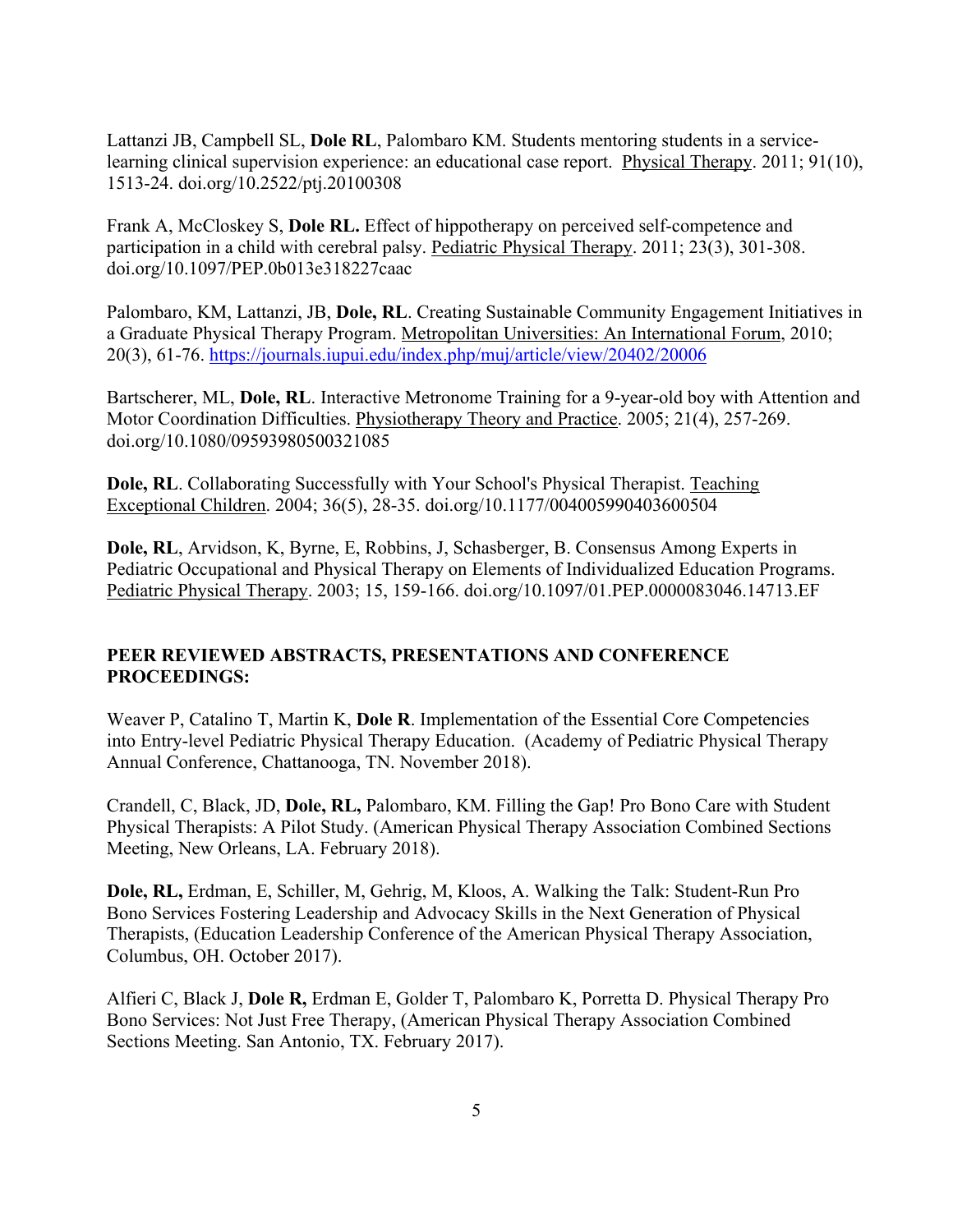**Dole, RL,** Palombaro KM, Black JD. Assessing the Civic Mindedness in a Cohort of Physical Therapy Students. (American Physical Therapy Association Combined Sections Meeting. San Antonio, TX. February 2017).

**Dole, RL,** Goldy H. Perceptions of Parents and Caregivers on children with Cerebral Palsy on the Impact of Hippotherapy: A Qualitative Study. (American Hippotherapy Conference. St. Louis, MO. March 2011).

Lattanzi, JB, **Dole, RL**, Peffer, A, Kershaw, V, Herting, J, Higgins, M, Palombaro, K. The Creation, Launch, and Growth of a Student-led Pro-Bono Clinic: Fostering Leadership Skills & Core Values While Meeting Community Needs in a Sustainable Manner. (American Physical Therapy Association Combined Sections Meeting. New Orleans, LA. February 2011).

Palombaro, KM, Lattanzi, JB, **Dole, RL.** Creating Sustainable Community Engagement Initiatives in a Graduate Physical Therapy Program. (Coalition of Urban and Metropolitan Universities Conference. Philadelphia, PA. October 2009).

Bartcherer, M, Nicholson, D, Sullivan, K, Schlough, K, **Dole, R.** The Effects of Synchronized Timing Training on Timing Accuracy and Consistency, Attention, Motor Function, and Self-Perception in Children with Developmental Coordination Disorder. (DCD VIII: Developmental Coordination Disorder International Conference. Baltimore, MD. June 2009).

Bartscherer, M, **Dole, RL**. Effects of Synchronized Timing Training on Coordination and Function. (Combined Sections Meeting: American Physical Therapy Association. Las Vegas, NV. February 2009).

Marvel M, **Dole RL.** Changing Characteristics of Physical Therapy Students. (The Health Professionals Educational Research Symposium, Nova Southeastern University, Fort Lauderdale, FL. January 2007).

Thompson, JF, **Dole, RL.** Transforming a Community Health Education Endeavor Into A Service Learning Project. (The SUN Conference on Teaching and Learning, University of Texas, El Paso, TX. March 2004)

Wilhite, S, Brabender, V, **Dole, R,** Silver, P, Wepner, S. Promoting Civic Engagement through Urban Partnerships. (Coalition of Urban and Metropolitan Universities Annual Meeting, Eastern Michigan University, Ypsilanti, MI. September 2003).

**Dole, RL.** The Interactive Metronome: Training Rhythm and Timing May Help Promote Motor Coordination, Attention, and Academic Skills. (Pacific Rim Conference on Disabilities, Honolulu, HI. March 2002).

**Dole R**, Arvidson K, Byrne E, Robbins J, Schasberger B. Development of a Consensus Regarding Individualized Education Plan Objectives. Physical Therapy, 1999; 79 (5). (Annual Conference: American Physical Therapy Association. Washington, DC. June 1999)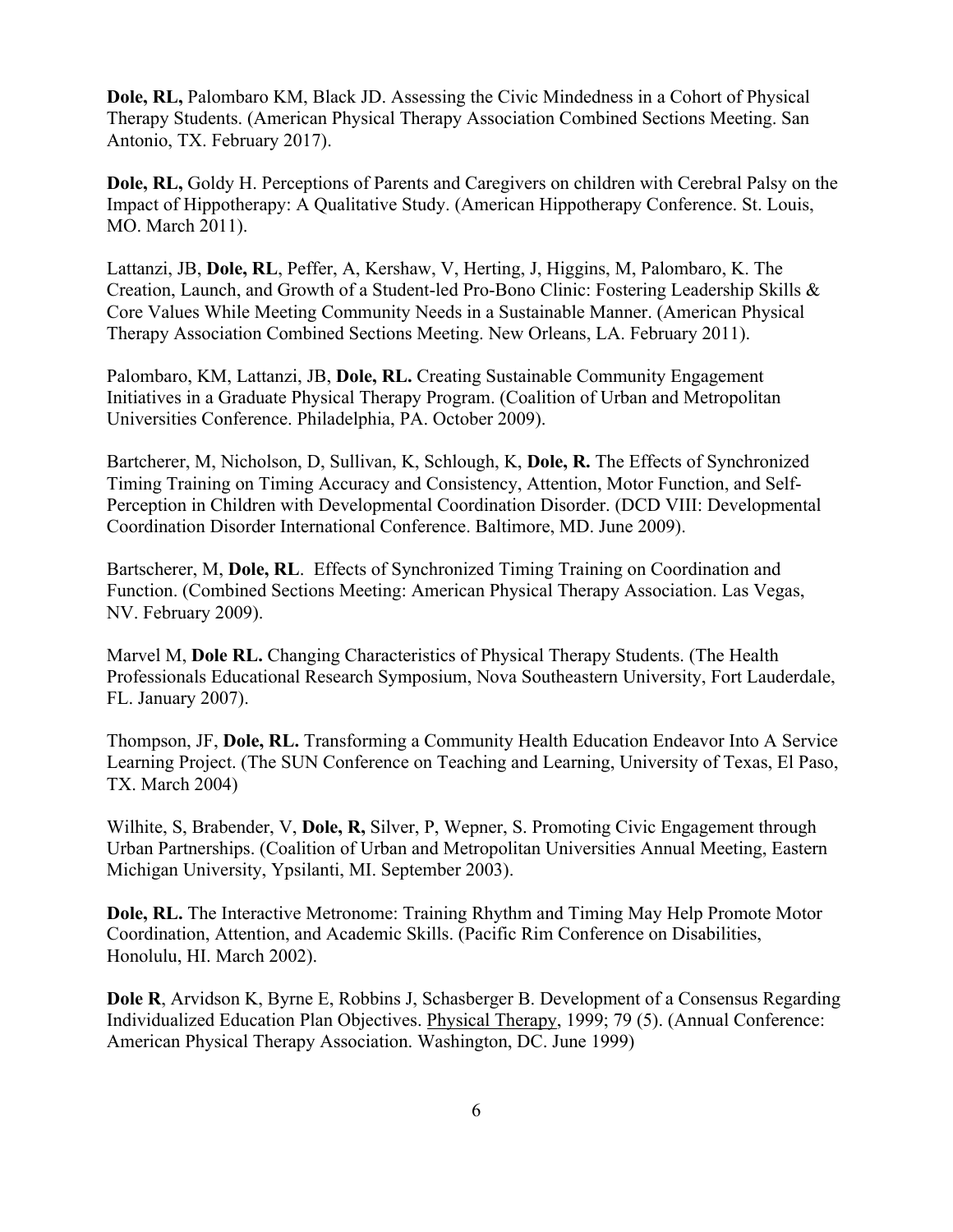Bartscherer ML, **Dole RL**. Utilization of an Interactive Web Page to Supplement a Course in Rehabilitation Principles and Practice. Physical Therapy. 1998; 78 (5) (Annual Conference: American Physical Therapy Association. Orlando, FL. June 1998)

**Dole R**, Fahnoe C, Waelti L. Aquatic Physical Therapy and its Impact on Gait and Functional Status in a Child with Juvenile Rheumatoid Arthritis. Journal of Aquatic Physical Therapy. 1998; 6(1):19. (Combined Sections Meeting: American Physical Therapy Association. Boston, MA. February 1998)

**Dole R**, Turner D, Worrell T. Effects of Hinged Ankle Foot Orthoses on Stride Length, Stride Width, and Foot Angle in a Child with Spastic Diplegic Cerebral Palsy. Physical Therapy. 1997; 77(5):S79-80. (Annual Conference: American Physical Therapy Association. San Diego, CA. June 1997)

**Dole R**, abstract of current literature in Journal of Physical Therapy Education. 1994; 8(2):80. (Harvan RA. Assessment of ethical sensitivity: implications for interdisciplinary education. Journal of Allied Health. 1993; 22:353-362.)

DeWeese C, **Dole R**, Krasinski D. Preferences of Obligatory Service Scholarship (OSS) Programs for Physical Therapy Students (PTS). Physical Therapy. 1989; 69(5):390. (Combined Sections Meeting: American Physical Therapy Association. Nashville, TN 1989).

#### **GRANT ACTIVITIES:**

| Charp-Wiggins Fund of the Philadelphia Foundation<br>Grant to support project entitled, Assistive Technology – Funding to develop a<br>graduate course. \$20,000 (with the Center for Education)                                                   | 2003          |
|----------------------------------------------------------------------------------------------------------------------------------------------------------------------------------------------------------------------------------------------------|---------------|
| Charp-Wiggins Fund of the Philadelphia Foundation<br>Grant to support project entitled, Assistive Technology – Funding to take<br>courses through RIATT. \$2,667 (with the Center for Education)                                                   | $2001 - 2002$ |
| Widener University<br>Provost's Grant to support the project entitled, Rater Reliability of the Related<br>Service Objective Rating Scale (ReSORS): An Evaluative Tool for<br>Individualized Education Plan (IEP) Goals and Objectives. \$1,200.00 | $2000 - 2001$ |
| <b>Widener University</b><br>Provost's Grant to support the project entitled, Development of an Interactive<br>Web Site for Instructional Technology. \$1,675.00                                                                                   | $1998 - 1999$ |
| University of Indianapolis Developmental Preschool<br>Assisted in the planning and development of a \$25,000 grant to fund an EEG<br>Biofeedback Clinic                                                                                            | 1994          |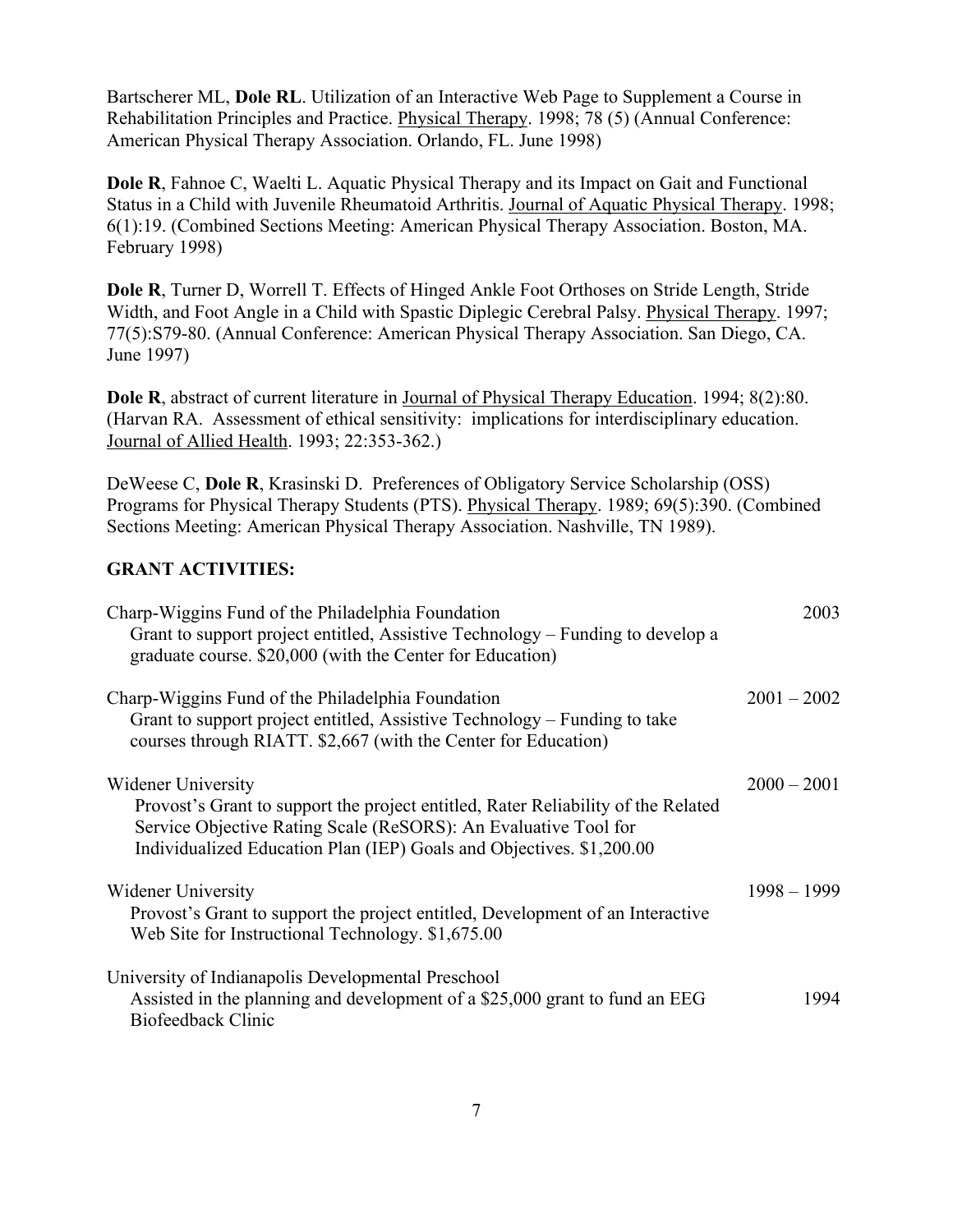### **PROFESSIONAL SERVICE ACTIVITIES:**

### **MEMBERSHIP IN SCIENTIFIC/PROFESSIONAL/HONORARY SOCIETIES:**

| <b>American Physical Therapy Association</b> | $1986$ – present |
|----------------------------------------------|------------------|
| Pediatric Section                            | $1990$ – present |
| <b>Education Committee</b>                   | $2004 - 2008$    |
| <b>Communications Committee</b>              | $2002 - 2005$    |
| Governmental Affairs Committee               | $2001 - 2003$    |
| <b>Education Section</b>                     | $1995$ – present |
| Neurology Section                            | $1995 - 2011$    |
| Pennsylvania Chapter                         | $1995$ – present |
| New Jersey Chapter – corresponding member    | $2010$ – present |
| Council for Exceptional Children             | $2001 - 2004$    |

### **POSITIONS HELD IN SCIENTIFIC/PROFESSIONAL/HONORARY SOCIETIES:**

| <b>American Physical Therapy Association</b>                     |                  |
|------------------------------------------------------------------|------------------|
| Reference Committee, House of Delegates                          | $2017 - 2020$    |
| Pediatric Specialty Council, Chair; ABPTS                        | $2014 - 2017$    |
| Pennsylvania Chapter, Board of Directors                         | $2012 - 2017;$   |
|                                                                  | 2021-present     |
| Pennsylvania Delegate – House of Delegates                       | $2007 - 2017$    |
| Chief Delegate for Pennsylvania                                  | $2012 - 2017;$   |
|                                                                  | 2021-present     |
| <b>Education Committee Chairperson Pediatric Section</b>         | $2006 - 2008$    |
| Vice-chair Southeastern District PPTA                            | $2005 - 2012$    |
| Specialty Academy of Content Experts                             | $2002 - 2004$    |
| Student Liaison for Southeastern District PPTA                   | $2002 - 2005$    |
| Webmaster for Southeastern District PPTA web page                | $1997 - 2002$    |
| <b>CONSULTATIVE AND ADVISORY POSITIONS HELD:</b>                 |                  |
| Pennsylvania Center for Health Careers Leadership Council        | $2007 - 2012$    |
| Widener Partnership Charter School                               |                  |
| <b>Board of Trustees</b>                                         | $2006 - 2016$ ,  |
| President                                                        | $2018$ - present |
| Vice President                                                   | $2012 - 2015$    |
| <b>Instructional Resource Team</b>                               | $2006 - 2013$    |
| Chairperson                                                      | $2010 - 2012$    |
| <b>CEO/Principal Search Committee</b>                            | 2006, 2010       |
| Chairperson                                                      | 2013             |
| Quest (hippotherapy program for children with disabilities)      |                  |
| Member - Advisory Board, Research Consultant                     | $2002 - 2015$    |
| Special Needs Gymnastics Program - Macey's Academy of Gymnastics |                  |
| Consultant                                                       | $1999 - 2002$    |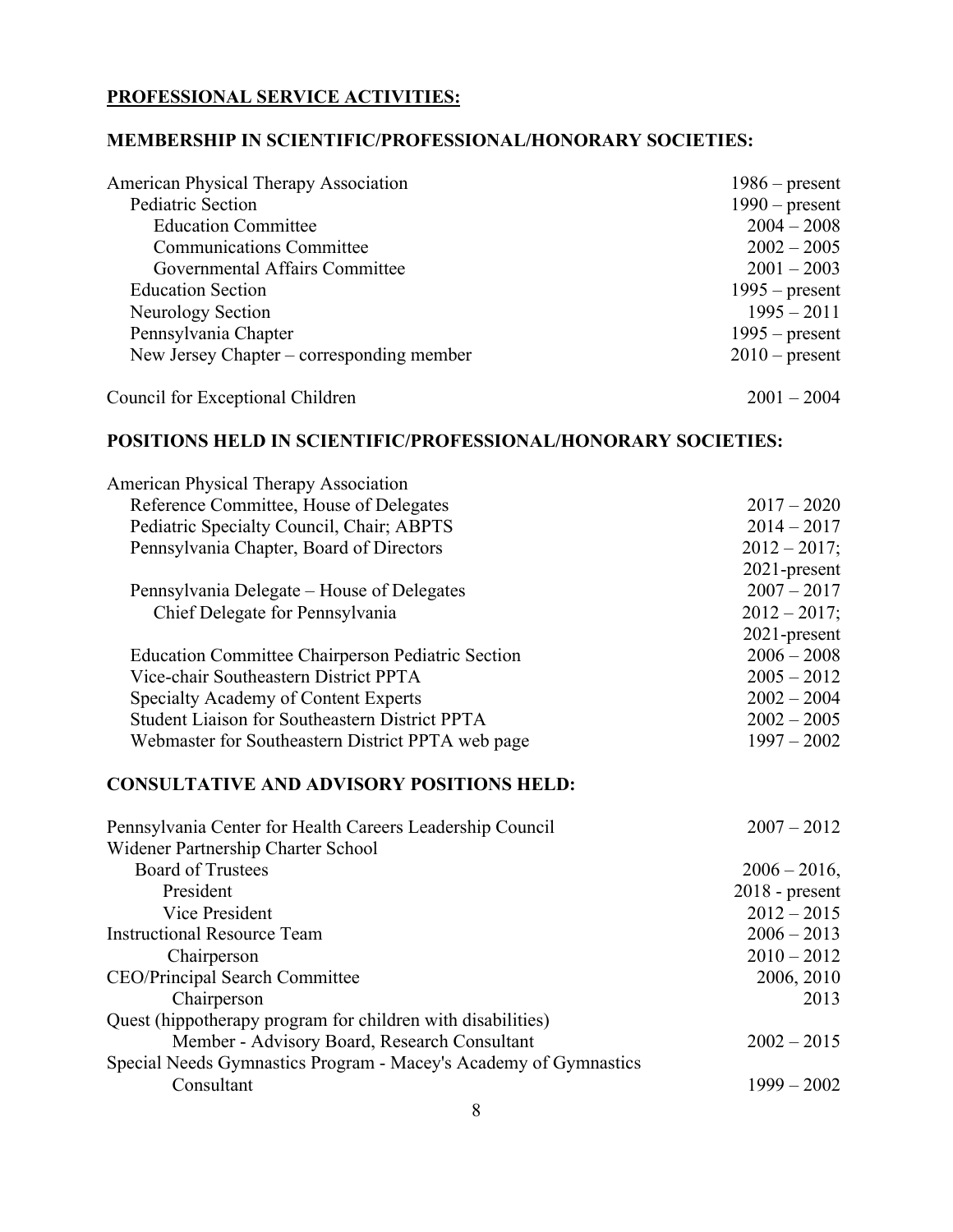### **COMMUNITY ACTIVITIES:**

| Kid's Night – Supervision of student physical therapists providing pediatric<br>therapy services – Chester Community Physical Therapy Clinic.                    | $2010 - 2015$ |
|------------------------------------------------------------------------------------------------------------------------------------------------------------------|---------------|
| Pediatric Foot Clinic – Joint project of Widener's Institute for Physical Therapy<br>Education and Delaware County Intermediate Unit Early Intervention Programs | $1999 - 2015$ |
| MLK Mobility Clinics – MLK Day of Service (January of each year)                                                                                                 | $2003 - 2016$ |
| Shoes 4 Kids – Coordinate collection of new shoes and socks for community<br>outreach at yearly Annual Conference, APTA                                          | $2010 - 2017$ |

### **NON-PEER REVIEWED/INVITED/CONTINUING EDUCATION PRESENTATIONS:**

"Pediatric Faculty Institute," pre-conference course, Academy of Pediatric Physical Therapy Annual Conference (November 2018 – 1 day; November 2019 – 2 days).

"Making Meaning out of Measurement in Pediatrics," continuing education workshop, Therapy Services of Delaware (November 2018).

"Pediatric Outcomes Toolbox," a 5 online course series (launched in 2018), Medbridge, Inc.

"Early Intervention: Selecting and Interpreting Standardized Tests in Pediatrics," Motivations Webinar (multiple offerings since March 2015).

"Educating Patients, Colleagues, and Students in the 21st Century." Pennsylvania Physical Therapy Association Annual Conference (October 2014).

"Selecting and Interpretation of Standardized Measures of Motor Development," Advanced Clinical Practice in Pediatric Physical Therapy, Pediatric Section of the American Physical Therapy Association (September 2014, 2015, 2016, 2017, 2018, 2019).

"Measuring Outcomes of Pediatric Physical Therapy," American Physical Therapy Association Learning Center (September-December 2013, September-December 2014, September-December 2016, September-December 2018).

"Behavior Basics for the Pediatric Therapist: Strategies to Turn Challenges into Triumphs," Motivations Webinar (multiple offerings since June 2013).

"Selecting and Interpreting Standardized Tests in Pediatrics: Focus on the Young School-Aged Child," Motivations Webinar (multiple offerings since February 2013).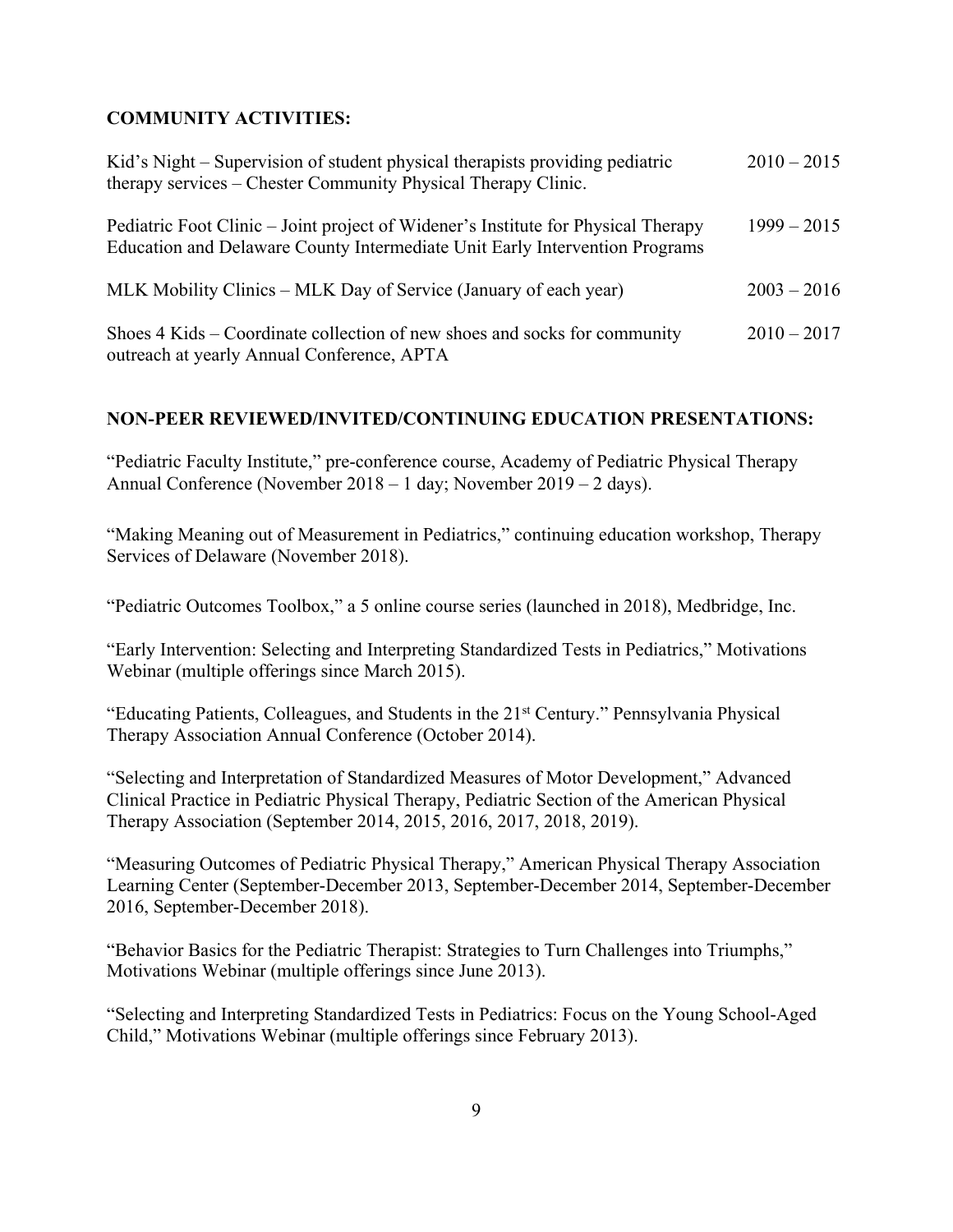"Behavior Basics for the Pediatric Physical Therapist: Strategies to Turn Challenges into Triumphs," Pediatric Special Interest Group Meeting, Pennsylvania Physical Therapy Association (October 2012).

"Dianne Cherry Forum: Scholarship in Teaching and Learning in Pediatrics: Respecting and Building Portfolios" American Physical Therapy Association Combined Sections Meeting. Chicago, Illinois (February 2012).

"Standardized Tests and Measures in Pediatrics: Selection, Interpretation and Application to Decision Making and Evaluation of Outcomes," Pennsylvania Physical Therapy Association Annual Conference, Seven Springs, PA (October 2009); Pennsylvania Physical Therapy Regional Conference, Chester, PA (May 2010).

"Collaboration and Consultation in School Based Therapy," Capper Easter Seals Foundation, Topeka, Kansas (September 21, 2007); Chicago Public Schools, Chicago, Illinois (March 24, 2006); University of Illinois at Chicago, Chicago, Illinois (March 25, 2006); Therapy Services of Delaware, duPont Hospital for Children, Wilmington, Delaware (May 7, 2006).

"The Pediatric Foot," New Jersey Chapter APTA, Annual Conference (April 9, 2005); Maryland Chapter of APTA, Annual Conference (November 11, 2005).

"Writing Educationally Relevant IEP Goals and Objectives: Tackling the Tough Cases," duPont Hospital for Children Pediatric Conference, Wilmington, Delaware (June 3, 2004).

"Statistics 101 for the Pediatric Therapist," Austill's Pediatric Night – Exton, Pennsylvania (December 12, 2004).

"Analysis of Research on New Therapies," Delaware County Intermediate Unit Inservice Day, Delaware County, Pennsylvania (November 2, 2004).

"Taking the Next Step: An IEP Writing Workshop" Austill's Pediatric Night – Exton, Pennsylvania (November 14, 2003).

"Writing Educationally Relevant IEP Goals and Objectives" – (short course) Pennsylvania Occupational Therapy Association Conference – Philadelphia, Pennsylvania (October 15, 1999); Delaware County Intermediate Unit - Roosevelt School; Media, Pennsylvania (February 15, 2002).

"Writing Educationally Relevant IEP Goals and Objectives" – (full day workshop). For Therapy Services of Delaware, University of Delaware – Clayton Hall (October 1999) For HMS School, Philadelphia, PA (December 1999); For Bucks County (Pennsylvania) Intermediate Unit, Doylestown, PA (August 2000).

"Assessing the Quality of Individualized Education Plan (IEP) Goals and Objectives Written to Guide Related Service Interventions: The Development of the Related Service Objective Rating Scale (ReSORS)"; Faculty Research Colloquium 2000, School of Human Service Professions - Widener University (November 27, 2000).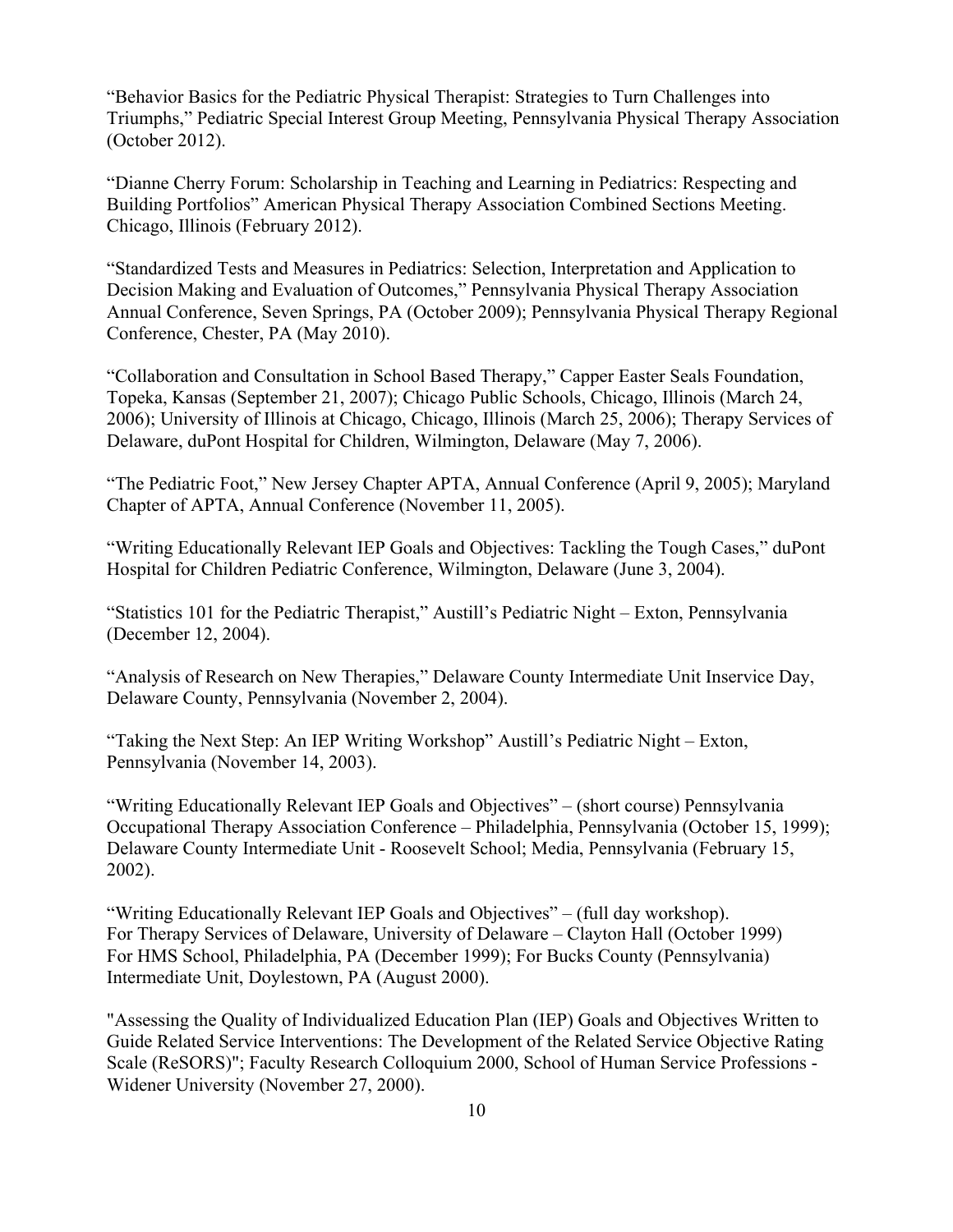"Techno-Tutor Workshop - Web-Enhancing Your Classes: Introduction to Website Creation"; School of Human Service Professions, Widener University, Chester, Pennsylvania (October 16, 2000).

"Planning and Participation in the IEP Process: Strategies for School-based Therapists" – (full day workshop). For Therapy Services of Delaware, University of Delaware – Clayton Hall (October 2000).

"Taking the Next Step: An IEP Writing Workshop" Austill's Pediatric Night – The Desmond; Malvern, Pennsylvania (October 21, 1999).

"Improving IEP/IFSP Goal and Objective Writing: A Series of Free Educational Seminars for Physical and Occupational Therapists" – (done in conjunction with a dissertation project for the completion of the degree Doctor of Education). Widener University; Chester, Pennsylvania (January through June 1999), Philadelphia Public School District; Philadelphia, Pennsylvania. (February through June 1999).

"Solving Instructional Problems Using the World Wide Web: Incorporating Instructional Technology in the Classroom"; Bridgeweek, Widener University, Chester, Pennsylvania (May 1999).

"Writing Educational Evaluations and Re-evaluations" Austill's Pediatric Night - The Desmond; Malvern, Pennsylvania (March 22, 1999).

"Therapeutic Interventions for the Pediatric Population: A Certification Course for Physical and Occupational Therapist/Therapy Assistants" – The National Center for Wellness and Health Promotion. Baltimore, Maryland (April 1-2, 1998), Orlando, Florida (June 3-4, 1998), Los Angeles, California (August 17-18 1998).

"Orthopedic and Biomechanical Issues in Children with Neuromotor Problems" and "Therapeutic Application of Motor Control and Motor Learning Principles for the Therapist Assistant." Second National Therapist Assistant Conference; Woodland Hills, California (August 16, 1998).

"Children with Physical Disabilties and IDEA." for Chichester School District - Special Education Inservice; Chichester High School, Boothwyn, Pennsylvania (March 20, 1998).

"Biomechanical Bases of Support - Otherwise Known as Your Feet." for Southeastern District of the PPTA - Student SIG, Widener University, Chester, Pennsylvania (March 31, 1997).

"Walking and Wellness"; for National Senior Health and Fitness Day, Kendal and Crosslands Life Care Communities, Kennett Square, Pennsylvania (May 29, 1996).

"Multimedia in the Classroom - Using PowerPoint"; School of Human Service Professions, Widener University, Chester, Pennsylvania (March 18, 1996).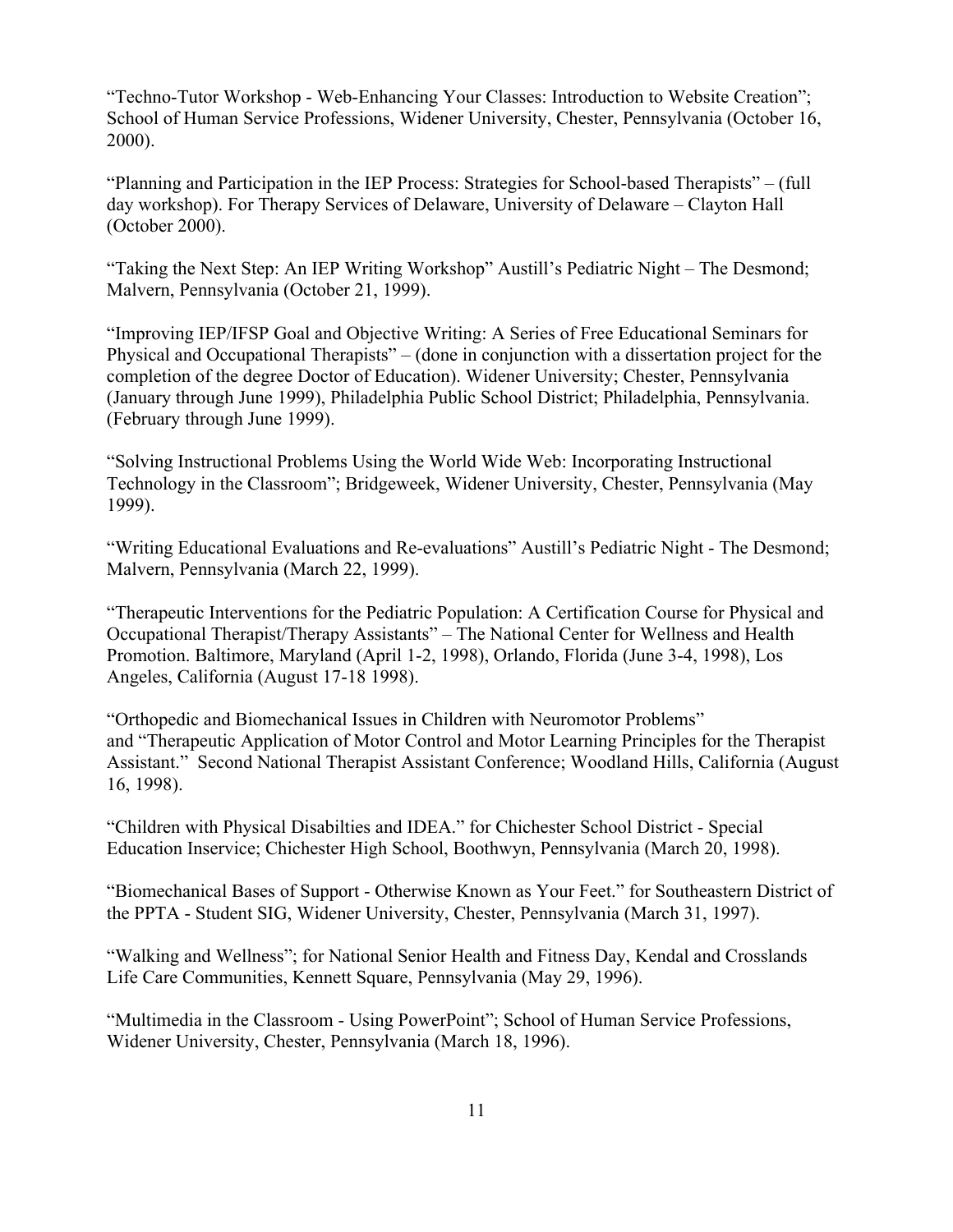### **SERVICE TO THE UNIVERSITY/COLLEGE/SCHOOL ON COMMITTEES/ COUNCILS/COMMISSIONS:**

# **WIDENER UNIVERSITY:**

| Member, President Search Committee                                       | 2021             |
|--------------------------------------------------------------------------|------------------|
| Chairperson, Provost Search Committee                                    | 2018-2019        |
| As Dean of SHSP/CHHS: President's Executive Team, Provost's Council,     |                  |
| Dean's Council, Academic Council, Faculty Council                        | $2018$ – present |
| Student Learning Assessment Advisory Group; Office of Provost            | $2016 - 2017$    |
| University Council                                                       | $2015$ – present |
| Chairperson, Search Committee; Dean of the College of Arts and Sciences  | $2013 - 2014$    |
| Task Force for ILO#3 and 4; Chairperson ILO#4 subcommittee               | $2012 - 2014$    |
| Co-Chairperson, Strategic Planning Task Force - Academic Freedom         | $2009 - 2010$    |
| Implementation Committee for Assessment of Student Learning              | $2006 - 2015$    |
| Leadership Development Committee - University Strategic Planning         | $2006 - 2007$    |
| Web Governance Committee                                                 | $2006 - 2010$    |
| Leadership GO Committee - University Strategic Planning                  | 2004             |
| Middle States Preparation Committee - Standard 14: Faculty               | 2004             |
| Crozer-Widener Research Collaborative – Children and Adolescents         | $2004 - 2008$    |
| <b>Wellness Committee</b>                                                | $2004 - 2012$    |
| <b>Graduate Program Directors Council</b>                                | $2002 - 2017$    |
| Search Committee - Director of Graduate Recruitment                      | 2003             |
| Search Committee - Instructional Media Specialist                        | 2002             |
| <b>Project Prepare Advisory Committee</b>                                | $1999 - 2002$    |
| <b>Faculty Council Executive Committee</b>                               | $2000 - 2002$    |
| Instructional Resources Committee (previously Media Committee, now TIRC) | $1999 - 2002$    |
| Chairperson                                                              | $2000 - 2002$    |
| <b>Instructional Technology Council</b>                                  | $1997 - 2003$    |
| <b>Academic Computing Services Committee</b>                             | $1997 - 1999$    |
| Search Committee - Head of Instructional Media Services                  | $1997 - 1998$    |
| <b>COLLEGE OF HEALTH AND HUMAN SERVICES/SCHOOL OF</b>                    |                  |
| <b>HUMAN SERVICE PROFESSIONS:</b>                                        |                  |
| Sub-committee Chairperson – SHSP Restructuring Task Force                | 2012             |
| <b>Executive Committee</b>                                               | $2002$ – present |
| Academic Council                                                         | $2002$ – present |
| Promotion, Academic Freedom, and Tenure Committee                        | $1999 - present$ |
| Student Clinical Day/Student Interdisciplinary Day Committee             | $1997 - 2000$    |
| Multidisciplinary Task Force for Interdisciplinary Initiatives           | $1998 - 1999$    |
| Academic Affairs Committee                                               | $1997 - 1999$    |
| <b>INSTITUTE FOR PHYSICAL THERAPY EDUCATION:</b>                         |                  |

| Faculty Board, Chester Community Physical Therapy Clinic | $2009 - 2018$ |
|----------------------------------------------------------|---------------|
| <b>Strategic Planning Committee</b>                      | $2002 - 2017$ |
| Academic Standards Review                                | $2002 - 2016$ |
| PrePT Advisor/PrePT Club                                 | $2002 - 2017$ |
| <b>Outcomes Committee</b>                                | $2002 - 2015$ |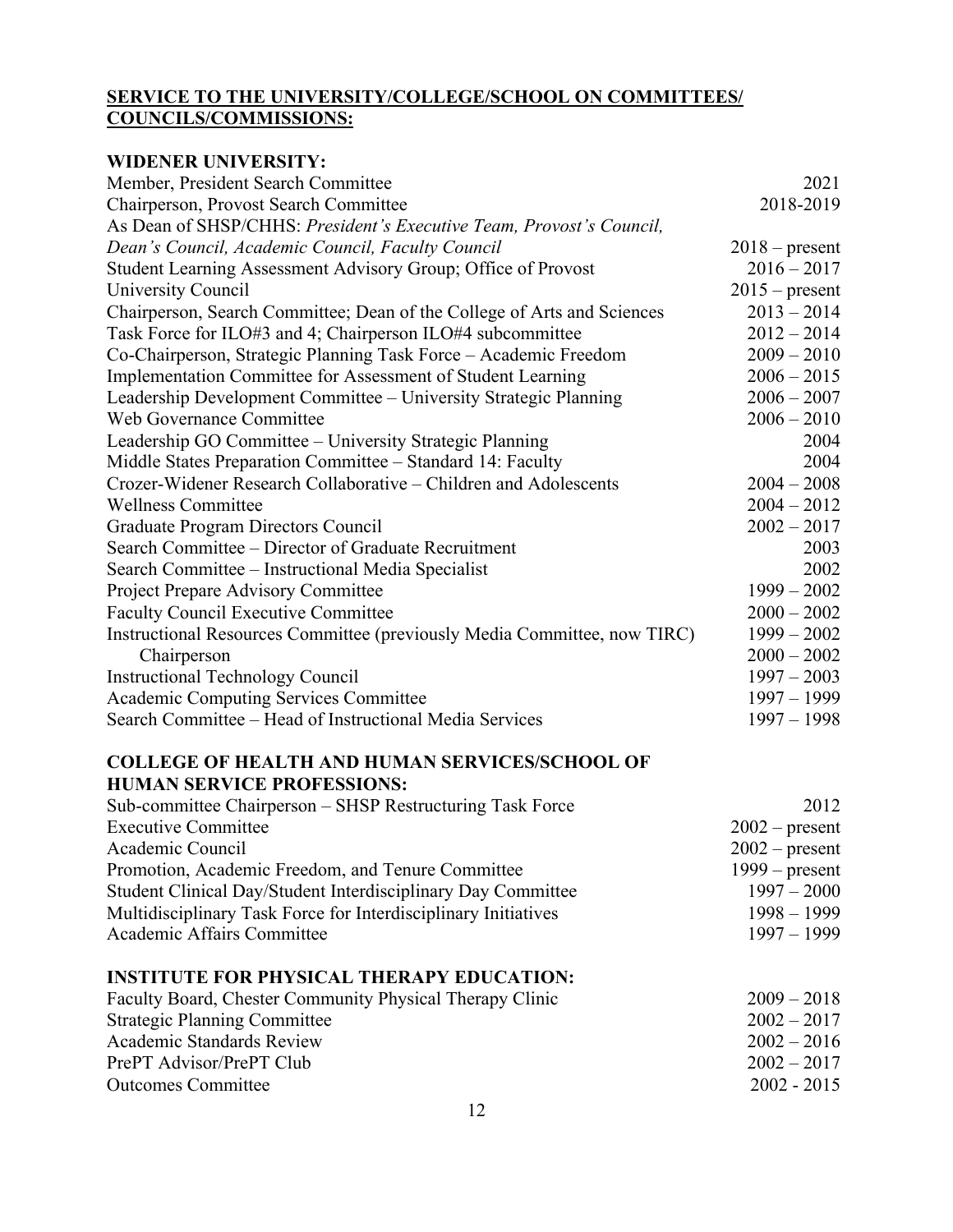| Chairperson                                                      | $1998 - 2000$ |
|------------------------------------------------------------------|---------------|
| <b>Transitional DPT Committee</b>                                | $2000 - 2010$ |
| Promotion, Academic Freedom, and Tenure Committee                | $1999 - 2017$ |
| Chairperson                                                      | $2002 - 2017$ |
| <b>Admissions Committee</b>                                      | $1995 - 2015$ |
| Chairperson                                                      | $2002 - 2015$ |
| Committee on Student Research                                    | $1995 - 2002$ |
| <b>Graduation Committee</b>                                      | $1996 - 1998$ |
| Comprehensive Exam Committee                                     | $1996 - 1998$ |
| Chairperson                                                      | $1996 - 1997$ |
| <b>Physical Therapy Month Planning Committee</b>                 | $1995 - 1997$ |
| Institutional Review Board – Physical Therapy Internal Committee | $1995 - 1997$ |
|                                                                  |               |

# **HONORS AND AWARDS:**

| Outstanding Service Award, Institute for Physical Therapy Education | 2020          |
|---------------------------------------------------------------------|---------------|
| Excellence Award, Pediatric Special Interest Group, PPTA            | 2017          |
| Service Award, Pennsylvania Physical Therapy Association (PPTA)     | 2011          |
| Selected to HERS Summer Institute, Bryn Mawr College                | 2010          |
| Specialty Academy of Content Experts, ABPTS                         | $2002 - 2004$ |
| Outstanding Service Award, School of Human Service Professions      | 2001          |
| Mary MacMillian Scholarship Nominee, APTA                           | 1995          |
| Pediatric Fellowship, University of Indianapolis                    | $1993 - 1995$ |
| Scholarship recipient, New York State Health Service Corps          | $1986 - 1988$ |
| Dana Summer Internship                                              | 1986          |
|                                                                     |               |

# **TEACHING RESPONSIBILITIES:**

### **PHYSICAL THERAPY PROGRAM:**

| PT 701 – Foundations of PT Practice      | Guest lecturer         | Fall $2002 - 2012$                          |
|------------------------------------------|------------------------|---------------------------------------------|
| PT 712 – Lifespan Development            | Course                 | Spring $1996 - 2013$                        |
|                                          | Coordinator/Instructor |                                             |
| PT 714 – Issues in Healthcare Practice   | Guest lecturer         | Spring $2004 - 2011$                        |
| PT 722 – Pathophysiology I               | Guest lecturer         | Summer 2004 - 2011                          |
| PT 723 – Pathophysiology II              | Guest lecturer         | Fall $1998 - 2011$                          |
| PT 813 – Lifespan II: Infants to Adoles. | Course                 | Spring $2014$ – present                     |
|                                          | Coordinator/Instructor |                                             |
| PT 837 – Neuromotor Rehab                | Guest lecturer         | Fall 1995 - 2013                            |
| PT 880 – Advanced Practice I             | Guest lecturer         | Fall $2002 - 2013$                          |
| PT 881 – Advanced Practice II            | Guest lecturer         | Spring $2007 - 2010$                        |
|                                          | Course                 |                                             |
| PT 891 – Pediatric Elective              | Coordinator/Instructor | Spring 1996 - 2014<br>Fall $2015$ – present |